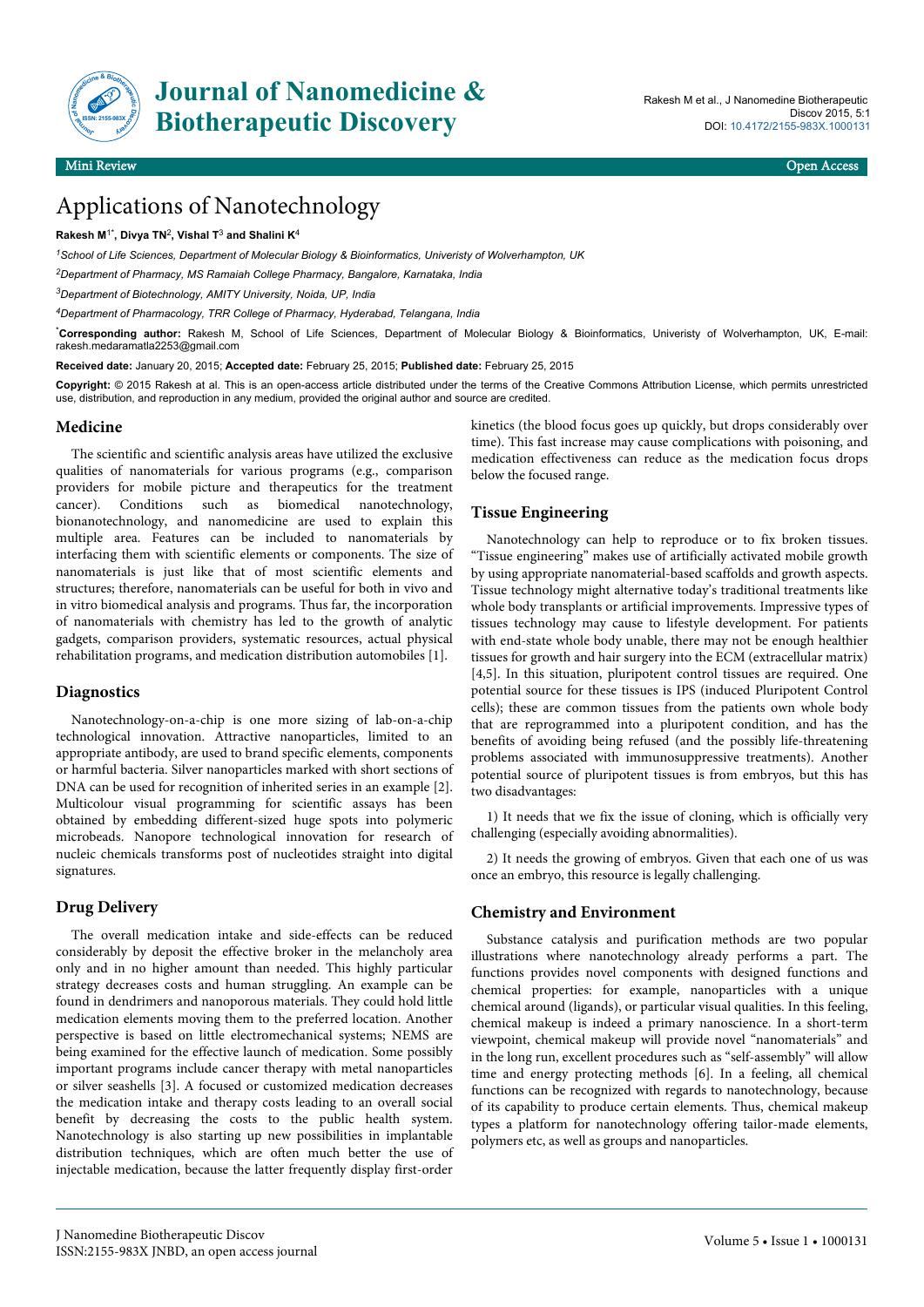# **Catalysis**

Substance catalysis advantages especially from nanoparticles, due to the incredibly huge surface place to quantity rate. The program prospective of nanoparticles in catalysis varies from energy mobile to catalytic converters and photocatalytic gadgets [7]. Catalysis is also essential for the development of substances. Jewelry nanoparticles are now being regarded in the next creation of automobile catalytic converters because the very high place of nanoparticles could decrease the quantity of platinum needed. However, some issues have been brought up due to tests indicating that they will automatically burn if methane is combined with the normal air. Continuous analysis at the Center Nationwide de la Recherché Scientifique (CNRS) in Italy may take care of their real effectiveness for catalytic programs. Nanofiltration may come to be an essential program, although upcoming analysis must be cautious to examine possible poisoning [8].

# **Filtration**

A strong influence of nanochemistry on waste-water therapy, air filtration and energy storage gadgets is to be expected. Technical or chemical techniques can be used for efficient filtration techniques. One class of filtration techniques is based on the use of walls with appropriate hole sizes, whereby the liquid is pushed through the tissue layer [9]. Nanoporous walls are appropriate for an analog filtration with extremely small skin pores smaller than 10 nm ("nanofiltration") and may be consisting of nanotubes. Nanofiltration is mainly used for the removal of ions or the separating of different liquids. On a larger scale, the tissue layer filtration technique is named ultrafiltration, which works down to between 10 and 100 nm. One important field of application for ultrafiltration is medical reasons as can be found in kidney dialysis. Attractive nanoparticles offer an efficient and reliable method to remove metal pollutants from spend H2O by making use of magnetic separating techniques. Using nanoscale contaminants increases the performance to process the pollutants and is relatively inexpensive compared to traditional rainfall and filtration techniques. Some water-treatment gadgets integrating nanotechnology are already on the market, with more in development. Low-cost nanostructured separating walls techniques have been shown to be efficient in producing safe and clean H2O in majority of folks [10].

# **Energy**

The most advanced nanotechnology tasks related to power are: storage, transformation, manufacturing developments by reducing materials and process rates, power saving (by better heat insulating material for example), and improved alternative power [11].

# **Reduction of energy consumption**

A decrease of power intake can be achieved by better insulating material techniques, by the use of more effective illumination or burning techniques, and by use of less heavy and more powerful materials in the transport industry. Currently used lights only turn roughly 5% of the power into mild [12]. Nanotechnological techniques like light-emitting diodes (LEDs) or huge caged atoms (QCAs) could lead to a strong decrease of power intake for illumination.

# **Increasing the efficiency of energy production**

Modern best solar panels have levels of several different semiconductors placed together to process mild at different efforts but they still only handle to use 40 percent of the Sun's energy. From the commercial perspective available solar panels have much lower effectiveness (15-20%). Nanotechnology could help increase the performance of mild transformation by using nanostructures with a procession of bandgaps [13].

The level of efficiency of the internal combustion engine is about 30-40% currently. Nanotechnology could enhance losing by creating particular aspects with enhanced place. In 2005, scientists at University of Toronto designed a spray-on nanoparticle content that, when used to a place, instantly transforms it into a solar panel.

#### **The use of more environmentally friendly energy systems**

A case for an ecologically cordial manifestation of energy is the utilization of power modules controlled by hydrogen, which is preferably delivered by renewable energies. Most likely the most conspicuous nanostructured material in power devices is the impetus comprising of carbon upheld respectable metal particles with distances across of 1-5 nm. Suitable materials for hydrogen stockpiling contain countless nanosized pores. Consequently numerous nanostructured materials like nanotubes, zeolites or alanates are under scrutiny [14]. Nanotechnology can add to the further diminishment of burning motor poisons by nanoporous channels, which can clean the fumes mechanically, by exhaust systems in view of nanoscale honorable metal particles or by reactant coatings on barrel dividers and synergist nanoparticles as added substance for energizes.

# **Recycling of batteries**

In view of the moderately low energy thickness of batteries the working time is constrained and a substitution or reviving is required. The colossal number of spent batteries and collectors speak to a transfer issue [15]. The utilization of batteries with higher energy substance or the utilization of rechargeable batteries or supercapacitors with higher rate of reviving utilizing nanomaterials could be useful for the battery transfer issue.

### **Information and communication**

Current high-innovation generation techniques are in view of customary top down procedures, where nanotechnology has as of now been presented noiselessly [16]. The basic length size of incorporated circuits is as of now at the nanoscale (50 nm and underneath) with respect to the entryway length of transistors in CPUs or DRAM gadgets.

#### **Memory Storage**

Electronic memory plans in the past have to a great extent depended on the arrangement of transistors. On the other hand, research into crossbar switch based gadgets have offered an option utilizing reconfigurable interconnections in the middle of vertical and flat wiring shows to make ultra high thickness memories [17,18]. Two pioneers around there are Nantero which has added to a carbon nanotube based crossbar memory called Nano-RAM and Hewlett-Packard which has proposed the utilization of memristor material as a future substitution of Flash memory.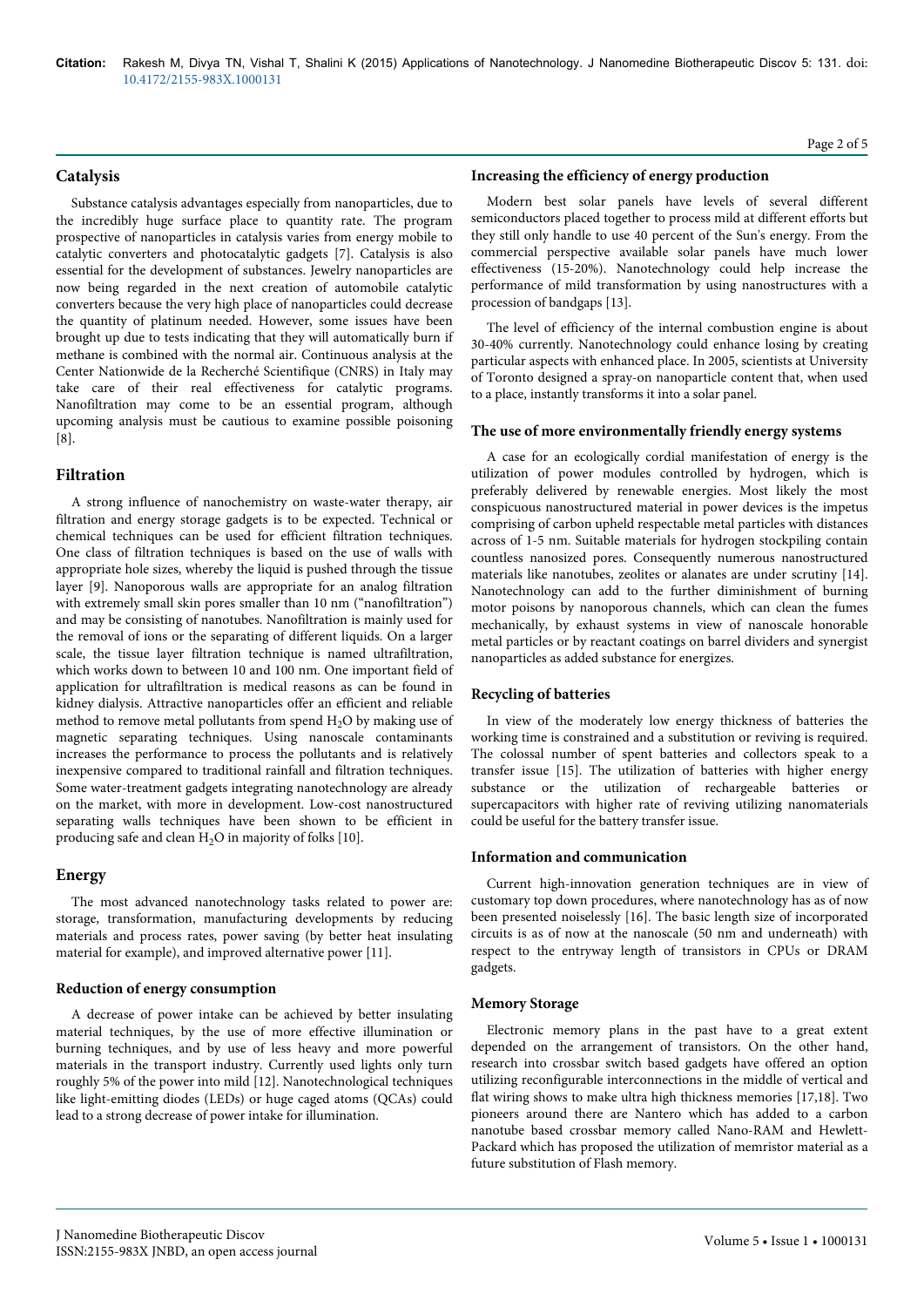#### **Novel semiconductor devices**

An illustration of such novel gadgets is in light of spintronics.The reliance of the safety of a material (because of the twist of the electrons) on an outside field is called magnetoresistance. This impact can be fundamentally increased (GMR - Giant Magneto-Resistance) for nanosized items, for instance when two ferromagnetic layers are divided by a nonmagnetic layer, which is a few nanometers thick (e.g. Co-Cu-Co). The GMR impact has prompted a solid increment in the information stockpiling thickness of hard plates and made the gigabyte range conceivable [19]. The purported burrowing magnetoresistance (TMR) is fundamentally the same to GMR and in light of the twist ward burrowing of electrons through adjoining ferromagnetic layers. Both GMR and TMR impacts can be utilized to make a nonunpredictable fundamental memory for PCs, for example, the purported attractive arbitrary access memory or MRAM [20].

In 1999, a definitive CMOS transistor created at the Laboratory for Electronics and Information Technology in Grenoble, France, tried the points of confinement of the standards of the MOSFET transistor with a distance across of 18 nm (roughly 70 molecules put side by side). This was very nearly one tenth the extent of the littlest mechanical transistor in 2003 (130 nm in 2003, 90 nm in 2004, 65 nm in 2005 and 45 nm in 2007). It empowered the hypothetical incorporation of seven billion intersections on a  $E1$  coin. Notwithstanding, the CMOS transistor, which was made in 1999, was not a basic examination investigation to study how CMOS innovation capacities, but instead a show of how this innovation capacities now that we ourselves are getting nearer and nearer to chipping away at an atomic scale. Today it would be difficult to ace the facilitated get together of countless transistors on a circuit and it would likewise be difficult to make this on a mechanical level.

#### **Novel optoelectronic devices**

In the present day correspondence innovation conventional simple electrical gadgets are progressively supplanted by optical or optoelectronic gadgets because of their tremendous transfer speed and limit, individually. Two guaranteeing illustrations are photonic precious stones and quantum dabs. Photonic precious stones are materials with an occasional variety in the refractive file with a grid consistent that is a large portion of the wavelength of the light utilized. They offer a selectable band hole for the spread of a certain wavelength, consequently they take after a semiconductor, however for light or photons rather than electrons. Quantum spots are nanoscaled items, which can be utilized, among numerous different things, for the development of lasers. The preference of a quantum speck laser over the conventional semiconductor laser is that their radiated wavelength relies on upon the width of the dab. Quantum dab lasers are less expensive and offer a higher pillar quality than customary laser diodes.

### **Displays**

The creation of showcases with low energy utilization could be fulfilled utilizing carbon nanotubes (CNT). Carbon nanotubes are electrically conductive and because of their little distance across of a few nanometers, they can be utilized as field emitters with to a great degree high proficiency for field discharge presentations (FED). The rule of operation takes after that of the cathode beam tube, yet on a much littler length scale.

#### **Quantum computers**

Altogether new methodologies for processing adventure the laws of quantum mechanics for novel quantum PCs, which empower the utilization of quick quantum algorithms [20]. The Quantum PC has quantum bit memory space termed "Qubit" for a few calculations in the meantime. This office may enhance the execution of the more seasoned frameworks.

Heavy Industry: An inescapable utilization of nanotechnology will be in overwhelming industry.

Aerospace: mLighter and stronger materials will be of massive utilization to flying machine makers, prompting expanded execution. Space apparatus will likewise profit, where weight is a main consideration. Nanotechnology would help to decrease the measure of supplies and accordingly diminishing fuel-utilization needed to get it airborne [20].

Hang lightweight planes may have the capacity to split their weight while expanding their quality and durability through the utilization of nanotech materials. Nanotech is bringing down the mass of supercapacitors that will progressively be utilized to offer force to assistive electrical engines for dispatching hang lightweight flyers off flatland to thermal-pursuing elevations [21].

### **Construction**

Nanotechnology can possibly make development quicker, less expensive, more secure, and more changed. Computerization of nanotechnology development can take into account the formation of structures from cutting edge homes to enormous high rises substantially more rapidly and at much lower expense [22].

#### **Refineries**

Utilizing nanotech applications, refineries delivering materials, for example, steel and aluminum will have the capacity to evacuate any contaminations in the materials they make.

#### **Vehicle manufacturers**

Much like aviation, lighter and stronger materials will be valuable for making vehicles that are both quicker and more secure. Burning motors will likewise profit from parts that are all the more hardwearing and more high temperature safe.

#### **Consumer goods**

Nanotechnology is as of now affecting the field of shopper merchandise, giving items novel capacities running from simple toclean to scratch-safe. Cutting edge materials are wrinkle-safe and stain-repellent; in the mid-term garments will get to be "savvy", through installed "wearable hardware" [23]. Effectively being used are diverse nanoparticle enhanced items. Particularly in the field of makeup, such novel items have a guaranteeing potential.

#### **Foods**

Complex set of designing and experimental difficulties in the nourishment and bioprocessing industry for assembling top notch and safe sustenance through productive and supportable means can be tackled through nanotechnology. Microorganisms recognizable proof and nourishment quality observing utilizing biosensors; insightful,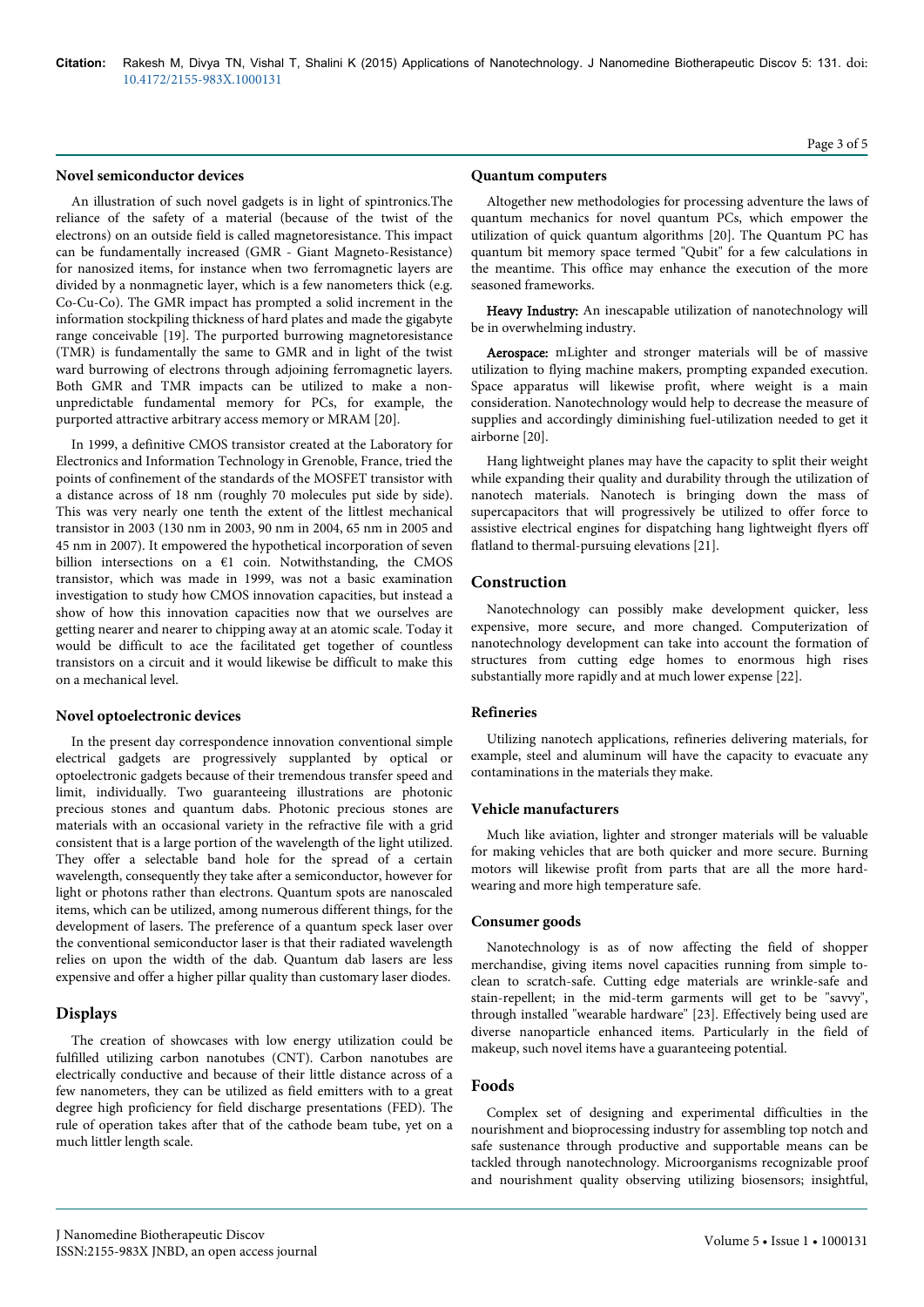dynamic, and brilliant sustenance bundling frameworks; nanoencapsulation of bioactive nourishment mixes are few cases of developing uses of nanotechnology for the nourishment business. Nanotechnology can be connected in the creation, handling, security and bundling of nourishment. A nanocomposite covering procedure could enhance sustenance bundling by putting against microbial specialists straightforwardly on the surface of the covered film. Nanocomposites could expand or decline gas penetrability of distinctive fillers as is required for diverse items [24]. They can likewise enhance the mechanical and hotness safety properties and bring down the oxygen transmission rate. Exploration is being performed to apply nanotechnology to the location of synthetic and organic substances for sensanges in nourishments.

# **Nano-foods**

New consumer Products Emerging Nanotechnologies (PEN), taking into account a stock it has drawn up of 609 known or guaranteed nano-products.

On PEN's rundown are three sustenances - a brand of canola cooking oil called Canola Active Oil, a tea called Nanotea and a chocolate eating regimen shake called Nanoceuticals Slim Shake Chocolate. As per organization data posted on PEN's Web website, the canola oil, by Shemen Industries of Israel, contains an added substance called "nanodrops" intended to convey vitamins, minerals and phytochemicals through the digestive framework.

The shake, as indicated by U.S. maker RBC Life Sciences Inc., utilizes cocoa mixed "NanoClusters" to upgrade the taste and medical advantages of cocoa without the requirement for additional sugar.

# **Household**

The most unmistakable utilization of nanotechnology in the family unit is cleaning toward oneself or "simple to-clean" surfaces on pottery or glasses. Nanoceramic particles have enhanced the smoothness and hotness safety of normal family supplies, for example, the level iron [25].

# **Optics**

The primary shades utilizing defensive and anti-reflective ultrathin polymer coatings are available. For optics, nanotechnology additionally offers scratch safe surface coatings in view of nanocomposites. Nano-optics could consider an increment in accuracy of student repair and different sorts of laser eye surgery.

# **Textiles**

The utilization of engineered nanofibers as of now makes garments water- and stain-repellent or wrinkle-free. Materials with a nanotechnological completion can be washed less much of the time and at lower temperatures. Nanotechnology has been utilized to incorporate small carbon particles film and ensure full-surface assurance from electrostatic charges for the wearer. Numerous different applications have been produced via research organizations, for example, the Textiles Nanotechnology Laboratory at Cornell University.

# **Cosmetics**

One field of use is in sunscreens. The customary substance UV security methodology experiences its poor long haul steadiness. A sunscreen in view of mineral nanoparticles, for example, titanium dioxide offers a few focal points [25]. Titanium oxide nanoparticles have a tantamount UV security property as the mass material, however lose the cosmetically undesirable whitening as the molecule size is decline.

# **Agriculture**

Uses of nanotechnology can possibly change the whole agriculture part and nourishment industry anchor from generation to preservation, handling, bundling, transportation, and even waste treatment. NanoScience ideas and Nanotechnology applications can possibly update the generation cycle, rebuild the preparing and protection forms and rethink the nourishment propensities for the individuals.

Real Challenges identified with agriculture like Low profit in cultivable regions, Large uncultivable ranges, Shrinkage of cultivable terrains, Wastage of inputs like water, composts, pesticides, Wastage of items and obviously Food security for developing numbers can be tended to through different utilizations of nanotechnology [26].

# **References**

- 1. [Singh K, Panghal M, Kadyan S, Yadav JP \(2014\) Evaluation of](http://omicsonline.org/open-access/evaluation-of-antimicrobial-activity-of-synthesized-silver-nanoparticles-2157-7439.1000250.php?aid=35394) Antimicrobial Activity of Synthesized Silver [usingPhyllanthus amarus and Tinospora cordifolia Medicinal Plants. J](http://omicsonline.org/open-access/evaluation-of-antimicrobial-activity-of-synthesized-silver-nanoparticles-2157-7439.1000250.php?aid=35394) [Nanomed Nanotechnol 5: 250.](http://omicsonline.org/open-access/evaluation-of-antimicrobial-activity-of-synthesized-silver-nanoparticles-2157-7439.1000250.php?aid=35394)
- 2. [Connolly JM, Raghavan V, Owens P, Wheatley A, Keogh I, et al. \(2014\)](http://omicsonline.org/open-access/nanogoldbased-photosensitizers-probes-for-dualmodel-bioimaging-and-therapy-of-cancer-2157-7439.1000249.php?aid=34392) [Nanogold-based Photosensitizers Probes for Dual-model Bioimaging and](http://omicsonline.org/open-access/nanogoldbased-photosensitizers-probes-for-dualmodel-bioimaging-and-therapy-of-cancer-2157-7439.1000249.php?aid=34392) [Therapy of Cancer. J Nanomed Nanotechnol 5: 249.](http://omicsonline.org/open-access/nanogoldbased-photosensitizers-probes-for-dualmodel-bioimaging-and-therapy-of-cancer-2157-7439.1000249.php?aid=34392)
- 3. [Hsiao I, Gramatke AM, Joksimovic R, Sokolowski M, Gradzielski M, et al.](http://omicsonline.org/open-access/size-and-cell-type-dependent-uptake-of-silica-nanoparticles-2157-7439.1000248.php?aid=33436) [\(2014\) Size and Cell Type Dependent Uptake of Silica Nanoparticles. J](http://omicsonline.org/open-access/size-and-cell-type-dependent-uptake-of-silica-nanoparticles-2157-7439.1000248.php?aid=33436) [Nanomed Nanotechnol 5: 248.](http://omicsonline.org/open-access/size-and-cell-type-dependent-uptake-of-silica-nanoparticles-2157-7439.1000248.php?aid=33436)
- 4. [Tiwari V, Khokar MK, Tiwari M, Barala S, Kumar M \(2014\) Anti-bacterial](http://omicsonline.org/open-access/antibacterial-activity-of-polyvinyl-pyrrolidone-capped-silver-nanoparticles-on-the-carbapenem-resistant-strain-of-acinetobacter-baumannii-2157-7439.1000246.pdf) [Activity of Polyvinyl Pyrrolidone Capped Silver Nanoparticles on the](http://omicsonline.org/open-access/antibacterial-activity-of-polyvinyl-pyrrolidone-capped-silver-nanoparticles-on-the-carbapenem-resistant-strain-of-acinetobacter-baumannii-2157-7439.1000246.pdf) [Carbapenem Resistant Strain of Acinetobacter baumannii. J Nanomed](http://omicsonline.org/open-access/antibacterial-activity-of-polyvinyl-pyrrolidone-capped-silver-nanoparticles-on-the-carbapenem-resistant-strain-of-acinetobacter-baumannii-2157-7439.1000246.pdf) [Nanotechnol 5: 246.](http://omicsonline.org/open-access/antibacterial-activity-of-polyvinyl-pyrrolidone-capped-silver-nanoparticles-on-the-carbapenem-resistant-strain-of-acinetobacter-baumannii-2157-7439.1000246.pdf)
- 5. [Baccar H, Mejri MB, Prehn R, del Campo RJ, Baldrich E, et al. \(2014\)](http://omicsonline.org/open-access/interdigitated-microelectrode-arrays-integrated-in-microfluidic-cell-for-biosensor-applications-2157-7439.1000243.php?aid=33420) [Interdigitated Microelectrode Arrays Integrated in Microfluidic Cell for](http://omicsonline.org/open-access/interdigitated-microelectrode-arrays-integrated-in-microfluidic-cell-for-biosensor-applications-2157-7439.1000243.php?aid=33420) [Biosensor Applications. J Nanomed Nanotechnol 5: 243.](http://omicsonline.org/open-access/interdigitated-microelectrode-arrays-integrated-in-microfluidic-cell-for-biosensor-applications-2157-7439.1000243.php?aid=33420)
- 6. [Ramesh Kumar K, Nattuthurai, Gopinath P, Mariappan T \(2014\)](http://omicsonline.org/open-access/biosynthesis-of-silver-nanoparticles-from-morinda-tinctoria-leaf-extract-and-their-larvicidal-activity-against-aedes-aegypti-linnaeus-2157-7439.1000242.php?aid=32830) [Biosynthesis of Silver Nanoparticles from Morinda tinctoria Leaf Extract](http://omicsonline.org/open-access/biosynthesis-of-silver-nanoparticles-from-morinda-tinctoria-leaf-extract-and-their-larvicidal-activity-against-aedes-aegypti-linnaeus-2157-7439.1000242.php?aid=32830) [and their Larvicidal Activity against Aedes aegypti Linnaeus 1762. J](http://omicsonline.org/open-access/biosynthesis-of-silver-nanoparticles-from-morinda-tinctoria-leaf-extract-and-their-larvicidal-activity-against-aedes-aegypti-linnaeus-2157-7439.1000242.php?aid=32830) [Nanomed Nanotechnol 5: 242.](http://omicsonline.org/open-access/biosynthesis-of-silver-nanoparticles-from-morinda-tinctoria-leaf-extract-and-their-larvicidal-activity-against-aedes-aegypti-linnaeus-2157-7439.1000242.php?aid=32830)
- 7. [Swed A, Cordonnier T, Fleury F, Boury F \(2014\) Protein Encapsulation](http://omicsonline.org/open-access/protein-encapsulation-into-plga-nanoparticles-by-a-novel-phase-separation-method-using-nontoxic-solvents-2157-7439.1000241.pdf) [into PLGA Nanoparticles by a Novel Phase Separation Method Using Non-](http://omicsonline.org/open-access/protein-encapsulation-into-plga-nanoparticles-by-a-novel-phase-separation-method-using-nontoxic-solvents-2157-7439.1000241.pdf)[Toxic Solvents. J Nanomed Nanotechnol 5: 241.](http://omicsonline.org/open-access/protein-encapsulation-into-plga-nanoparticles-by-a-novel-phase-separation-method-using-nontoxic-solvents-2157-7439.1000241.pdf)
- 8. [Deiwick A, Fadeeva E, Koch L, Gebauer R, Chichkov B, et al. \(2014\)](http://omicsonline.org/open-access/functional-titanium-lotustopography-promotes-the-osteoinduction-of-human-adiposederived-stem-cells-in-vitro-2157-7439.1000239.php?aid=32827) [Functional Titanium Lotus-Topography Promotes the Osteoinduction of](http://omicsonline.org/open-access/functional-titanium-lotustopography-promotes-the-osteoinduction-of-human-adiposederived-stem-cells-in-vitro-2157-7439.1000239.php?aid=32827) [Human Adipose-Derived Stem Cells In Vitro. J Nanomed Nanotechnol 5:](http://omicsonline.org/open-access/functional-titanium-lotustopography-promotes-the-osteoinduction-of-human-adiposederived-stem-cells-in-vitro-2157-7439.1000239.php?aid=32827) [239.](http://omicsonline.org/open-access/functional-titanium-lotustopography-promotes-the-osteoinduction-of-human-adiposederived-stem-cells-in-vitro-2157-7439.1000239.php?aid=32827)
- 9. [Raghavan V, Connolly JM, Fan HM, Dockery P, Wheatley A, et al. \(2014\)](http://omicsonline.org/open-access/gold-nanosensitisers-for-multimodal-optical-diagnostic-imaging-and-therapy-of-cancer-2157-7439.1000238.pdf) [Gold Nanosensitisers for Multimodal Optical Diagnostic Imaging and](http://omicsonline.org/open-access/gold-nanosensitisers-for-multimodal-optical-diagnostic-imaging-and-therapy-of-cancer-2157-7439.1000238.pdf) [Therapy of Cancer. J Nanomed Nanotechnol 5: 238.](http://omicsonline.org/open-access/gold-nanosensitisers-for-multimodal-optical-diagnostic-imaging-and-therapy-of-cancer-2157-7439.1000238.pdf)
- 10. [Bhandare N, Narayana A \(2014\) Applications of Nanotechnology in](http://omicsonline.org/open-access/applications-of-nanotechnology-in-cancer-a-literature-review-of-imaging-and-treatment-2155-9619.1000195.php?aid=32071) [Cancer: A Literature Review of Imaging and Treatment. J Nucl Med Radiat](http://omicsonline.org/open-access/applications-of-nanotechnology-in-cancer-a-literature-review-of-imaging-and-treatment-2155-9619.1000195.php?aid=32071) [Ther 5:195.](http://omicsonline.org/open-access/applications-of-nanotechnology-in-cancer-a-literature-review-of-imaging-and-treatment-2155-9619.1000195.php?aid=32071)
- 11. [Pantidos N, Horsfall LE \(2014\) Biological Synthesis of Metallic](http://omicsonline.org/open-access/biological-synthesis-of-metallic-nanoparticles-by-bacteria-fungi-and-plants-2157-7439.1000233.pdf) [Nanoparticles by Bacteria, Fungi and Plants. J Nanomed Nanotechnol 5:](http://omicsonline.org/open-access/biological-synthesis-of-metallic-nanoparticles-by-bacteria-fungi-and-plants-2157-7439.1000233.pdf) [233.](http://omicsonline.org/open-access/biological-synthesis-of-metallic-nanoparticles-by-bacteria-fungi-and-plants-2157-7439.1000233.pdf)